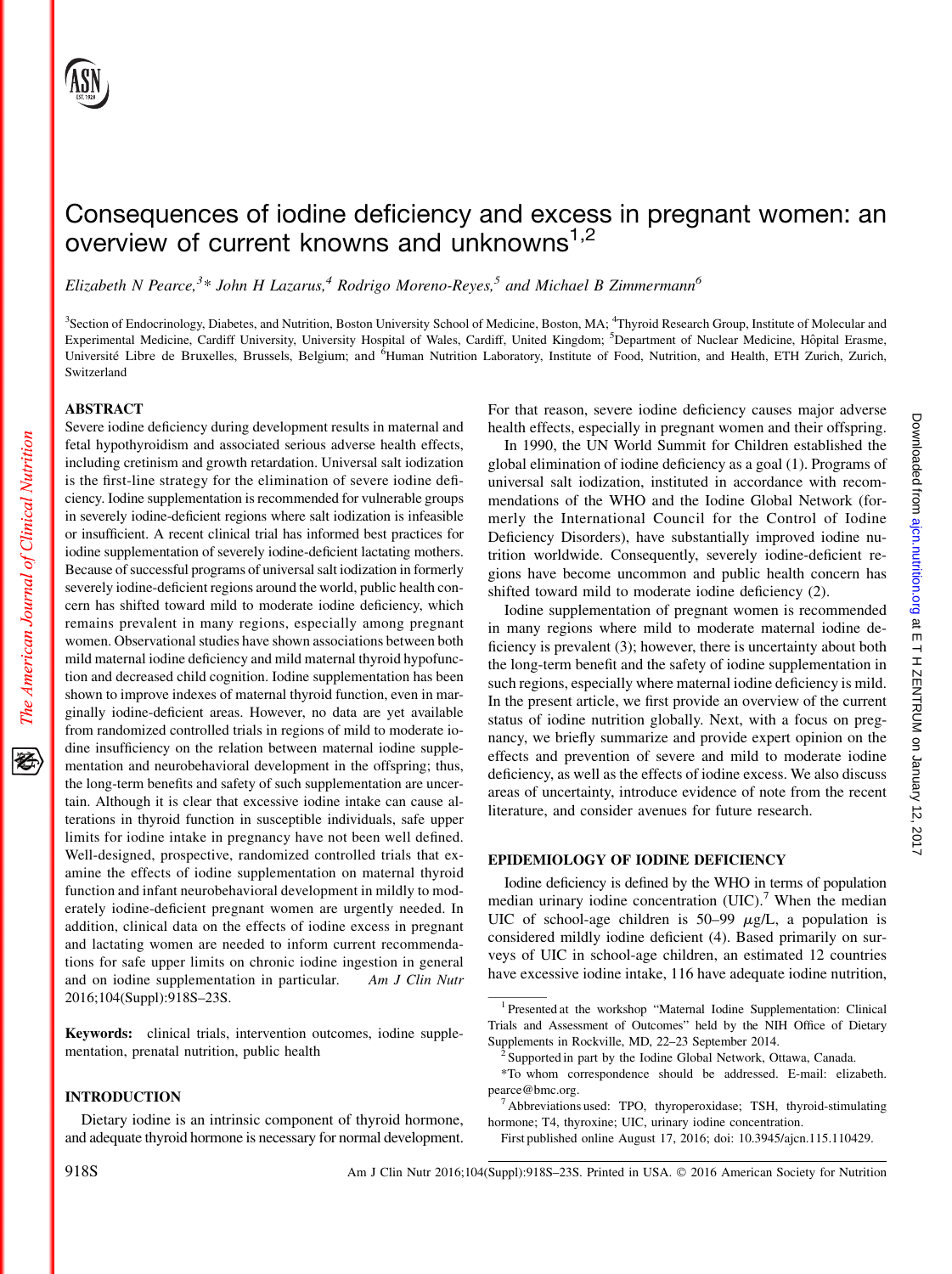and 25 remain iodine deficient; of the latter, 7 are moderately deficient, 18 are mildly deficient, and none are considered severely deficient (5). Worldwide, an estimated 1.9 billion individuals are at risk of iodine deficiency (2).

The median UIC of school-age children may not reflect the iodine status of pregnant women in the same regions (6). This is especially true in areas in which dairy products are an important source of dietary iodine, because children typically consume more milk than women (7). Globally, national surveys of the iodine status of pregnant women are limited.

Mild to moderate iodine deficiency is common in Europe. Of the total population of  $\sim$  590 million in this region, 350–400 million individuals currently have no access to iodized salt or are not using it even if available (8). More than half of European countries collect national data on iodine intakes in pregnant women; of these, two-thirds have reported low iodine intakes during pregnancy (9). The frequency of iodine supplementation in pregnancy varies and, even when supplementation is given, adequate iodine status (based on the median UIC of the pregnant women enrolled in the study) is not always attained. In Denmark, for example, after salt iodization, although most pregnant women reported taking iodine-containing supplements, pregnant women who did not take such supplements were at higher risk of being iodine deficient (median UIC of 68 compared with 109  $\mu$ g/L in the supplemented women) (10). In Belgium, a national survey found that the median UIC in pregnancy,  $124 \mu g/L$ , was below the WHO's recommended threshold of 150  $\mu$ g/L, despite the fact that most pregnant women take iodine supplements (11). The Belgian survey also found that suboptimal iodine intake during pregnancy was associated with hyperstimulation of the thyroid, as indicated by higher serum thyroglobulin concentrations in the third trimester of pregnancy than in the first trimester (12). In the United Kingdom, where there is no salt iodization, regional surveys recently showed iodine deficiency in pregnant women (median UIC:  $85 \mu g/L$ ) (13) and adolescent girls (median UIC: 81  $\mu$ g/L) (14); for the latter, the WHO's recommended threshold is 100  $\mu$ g/L.

The United States has been iodine sufficient overall since the 1940s. However, in recent years, mild iodine deficiency has emerged among pregnant women. NHANES 2005–2010 data indicate that the median UIC across the pregnant US women sampled was 129  $\mu$ g/L (15), which reflects a decrease from 153  $\mu$ g/L in 2001–2006 (16). Although iodized salt is generally available in the United States, salt iodization is not mandatory.

## SEVERE IODINE DEFICIENCY: EFFECTS AND PRE-**VENTION**

When the median UIC of school-age children is  $\langle 20 \mu g/L,$ a population is considered severely iodine deficient (4). Severe iodine deficiency is associated with an array of adverse effects, including goiter, cretinism, neonatal hypothyroidism, growth retardation, and increased risks of pregnancy loss and infant mortality (17). Thyroid hormone is particularly critical for fetal and infant neurodevelopment. Brain development is dependent on adequate thyroid hormone, and severe iodine deficiency during pregnancy may result in maternal and fetal hypothyroidism and serious neurologic and cognitive deficits in children (18). In addition to the overt manifestations of severe iodine deficiency, apparently healthy children and pregnant women

living in severely iodine-deficient regions may suffer from endemic hypothyroidism (19).

Severe iodine deficiency may be aggravated if goitrogens or their precursors are present in the staple food of the deficient regions. Goitrogens may impair thyroid function by decreasing the uptake of iodide by the thyroid; this is the primary goitrogenic action of thiocyanate, which is present in precursor form in cassava at high concentrations. Other goitrogens, such as the flavonoids present in millet, inhibit the activity of thyroperoxidase (TPO), an enzyme that catalyzes important steps in thyroid hormone synthesis (20). Millet and cassava are staple foods in many iodine-deficient regions of Africa. The public health impact of the interaction between iodine deficiency and goitrogens is strong, because severely iodine-deficient regions are usually isolated, with little food diversity; one example is the famine- and war-affected Darfur region of Sudan, where monotonous consumption of a goitrogenic diet exacerbates the adverse effects of iodine deficiency. In these regions, the population typically consumes only locally produced food items. In addition to the prevalence of goitrogens in the diet, dietary deficiencies of the micronutrients selenium, iron, and vitamin A may interact with iodine deficiency and affect the response of iodine-deficient subjects to iodine supplementation (17).

Universal salt iodization is recommended in iodine-deficient regions and has been shown clearly to improve maternal health and infant developmental outcomes. In severely iodine-deficient regions where salt iodization is infeasible or inadequate, the WHO recommends that oral supplementation, as either a low dose of iodine taken daily or a high dose of iodized oil taken every 6–12 mo, be given to pregnant and lactating women, women of reproductive age, and children under the age of 2 y (3).

Until lately, there was little evidence to support WHO recommendations that oral iodized oil be given to severely iodinedeficient breastfeeding mothers or to infants who are not being breastfed or receiving iodine-fortified complementary foods. Recently, however, a double-blind, randomized, placebo-controlled trial in Morocco assessed the safety and efficacy of direct compared with indirect supplementation of infants (21). Healthy breastfeeding mothers and their term newborn infants (aged  $\leq 8$  wk) were randomly assigned to receive either 1 dose of 400 mg I to the mother and placebo to the infant (indirect infant supplementation) or 1 dose of  $\sim$  100 mg I to the infant and placebo to the mother (direct infant supplementation). At 6 mo of age, the median UIC for the indirectly supplemented infants was 142 compared with 122  $\mu$ g/L in the directly supplemented infants ( $P = 0.04$ ). The results show that in regions of moderate to severe iodine deficiency without effective salt iodization, lactating women who receive 1 dose of 400 mg I as oral iodized oil soon after delivery can provide adequate iodine to their infants through breast milk for  $\geq 6$  mo, enabling the infants to achieve euthyroidism. Thus, on the basis of the findings of that study with iodized oil, direct supplementation appears to be less effective in improving infant iodine status than indirect supplementation.

## MILD TO MODERATE IODINE DEFICIENCY: EFFECTS AND PREVENTION

Mild to moderate iodine deficiency in a population, defined by median UIC values of 20–99  $\mu$ g/L in school-age children (4),

经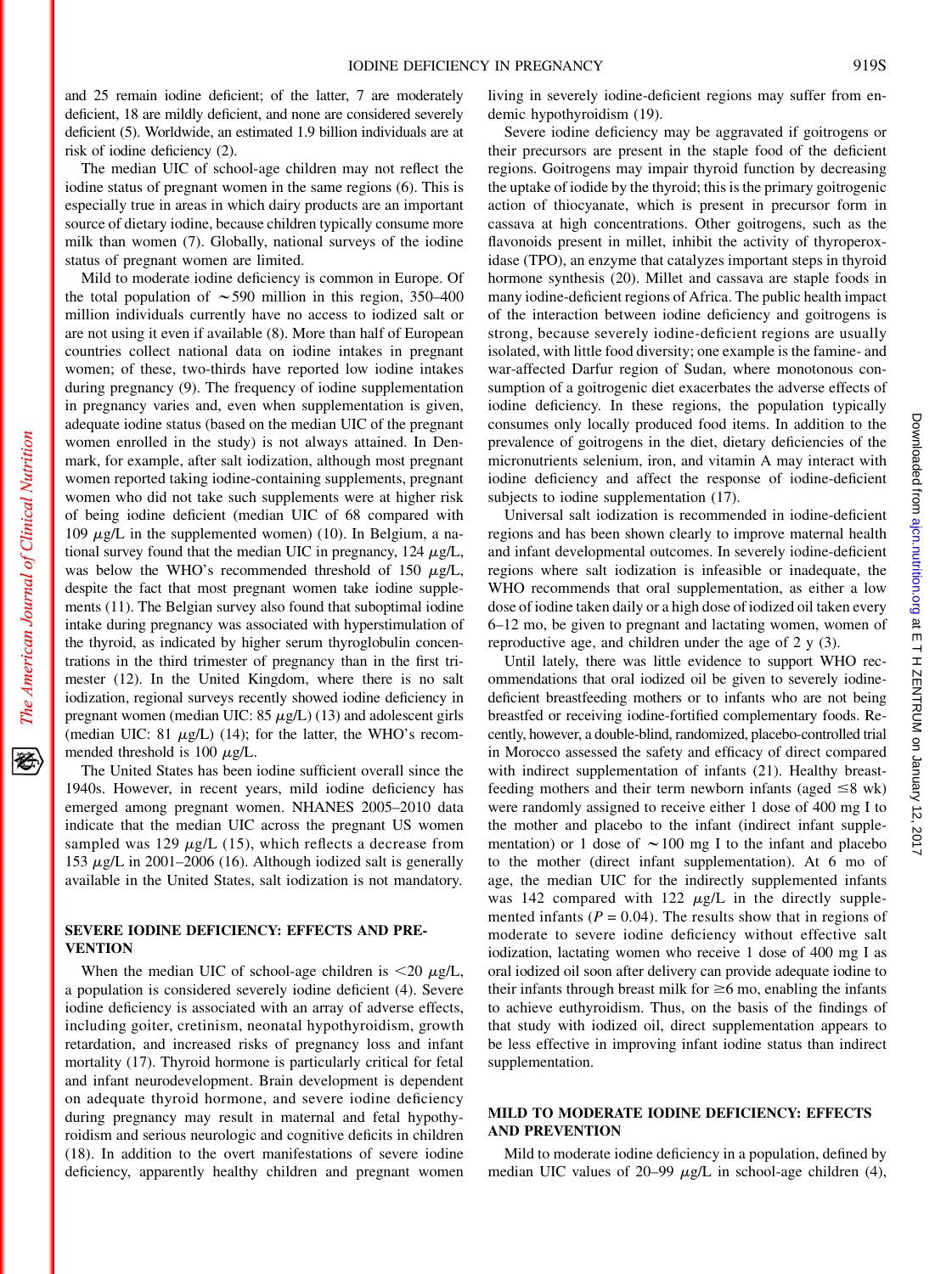increases thyroid volume and risk of goiter in the population overall and in pregnant women (22, 23). These effects can be prevented with iodine supplementation or iodine fortification of salt (24, 25). Serum thyroglobulin concentrations are positively correlated with thyroid volume in iodine-deficient regions (26), and mild to moderate iodine deficiency may be associated with elevated serum thyroglobulin concentrations in adults and children (26, 27). However, mild iodine deficiency is generally not associated with major alterations in serum thyroid function during pregnancy.

There is evidence that maternal iodine supplementation improves some maternal thyroid indexes even in marginally iodinedeficient areas. Nine randomized controlled trials of the effects of iodine supplementation on measures of thyroid function in pregnant women have been conducted to date in mildly to moderately iodine-deficient regions; results from these trials are summarized in Tables 1 and 2 of a recent systematic review by Taylor et al. (25). Three of 4 trials in which maternal serum thyroglobulin was assessed found lower concentrations in supplemented women than in controls, and 3 of 5 trials in which maternal serum thyroid-stimulating hormone (TSH) was assessed found lower concentrations in supplemented women than in controls.

There is also evidence that excessive iodine supplementation during pregnancy can increase serum TSH concentrations and thus have a negative impact on maternal thyroid function. In one observational study, pregnant women who self-reported ingesting supplements containing  $>200 \mu g$  I/d were found to be at increased risk of serum TSH elevation compared with women whose supplemental iodine intake was  $\leq 100 \mu g/d$  (28). Another observational study showed higher serum TSH concentrations in women with a supplemental iodine intake of 150  $\mu$ g/d starting in early pregnancy compared with women who used iodized salt starting 2 y before pregnancy and women without iodized salt or iodine supplement use (29). Only 3 clinical trials have assessed neonatal thyroid function in the offspring of supplemented women compared with nonsupplemented women, and these did not show any differences; results from the 3 trials are summarized in the systematic review by Taylor et al. (25).

It is not clear to what extent mild maternal iodine deficiency during pregnancy influences child neurobehavioral development (30). Although 2 observational studies have reported that mild maternal iodine deficiency during pregnancy is associated with either lower child intelligence quotient (31) or educational assessment (32) scores, there is conflicting information from observational studies with regard to the effects of maternal iodine supplementation on child neurobehavioral development in areas of mild iodine deficiency. One observational study found that supplemental iodine at  $\geq$ 150  $\mu$ g/d did not improve psychomotor or mental development in the infant offspring of either mildly iodine-deficient or iodine-sufficient pregnant women and may have adversely affected these outcome measures (33), whereas 2 other uncontrolled observational studies found a possible improvement in psychomotor development, but not mental development, with prenatal supplementation (34, 35). A randomized clinical trial conducted in a region of mild to moderate iodine deficiency evaluated psychomotor development in the offspring of 3 groups of pregnant women; 2 of the groups received supplemental iodine at either 200 or 300  $\mu$ g/d and all of the groups were advised to use iodized salt in cooking and at the table (36). Because there was no nonintervention control group, the study's

findings of no intergroup differences in the outcome measures assessed are not informative as to whether prenatal supplementation improves child neurodevelopment in such regions in the absence of advisory intervention regarding iodized salt use. To our knowledge, there are no data available from any randomized controlled clinical trial on the relation between prenatal iodine supplementation and child neurobehavioral development in regions of mild to moderate iodine deficiency.

On the basis of available information, several medical and public health advisory groups have recommended iodine supplementation for women who are pregnant, lactating, or planning a pregnancy (37–40), but these recommendations have not been widely adopted to date in most regions (41, 42). Apparently, many government health authorities have been reluctant to make broad recommendations for iodine supplementation in the absence of definitive evidence from randomized clinical trials.

## EFFECTS OF MATERNAL SUBCLINICAL HYPOTHYROID-ISM ON CHILD NEURODEVELOPMENTAL OUTCOMES: POTENTIAL ROLE OF IODINE DEFICIENCY

By analogy with the effects of severe iodine deficiency during pregnancy, it is presumed that any potential effects of mild to moderate maternal iodine deficiency on child neurodevelopment are mediated through some alteration of maternal thyroid function and possibly fetal thyroid function as well. Thyroxine (T4) is the primary circulating form of thyroid hormone. Several observational studies have reported associations between maternal hypothyroxinemia or subclinical hypothyroidism in pregnancy and decreased child cognition (43, 44) but did not establish a link to iodine deficiency. Thyroid function is a poorly sensitive index of population iodine status in adults (45), and it is not clear whether maternal subclinical hypothyroidism occurs more frequently in mildly to moderately iodine-deficient regions than it does in iodine-sufficient regions (40). However, isolated maternal hypothyroxinemia is found more frequently in pregnant women from mildly to moderately iodine-deficient regions than in those from regions that are iodine sufficient (46). A recent, prospective, randomized, multicenter clinical trial (the Antenatal Thyroid Screening and Childhood Cognitive Function Study) examined cognitive outcomes at age 3 y in the offspring of 2 groups of pregnant women with mild thyroid hypofunction early in pregnancy; one group was treated with levothyroxine during pregnancy and the other was not treated (47). The study recruited 21,846 pregnant women at a gestational age of  $\leq 16$  wk. After random assignment to screening and control groups, blood samples for thyroid function were measured immediately in the screening group but only after delivery in the controls. Abnormal thyroid function, defined as serum TSH above the 97.5th percentile or serum free T4 below the 2.5th percentile, or both, was the basis for selecting 390 women in the screening group, who received 150  $\mu$ g levothyroxine daily, and 404 women in the control group, who received no therapy. The intelligence quotient of the children born of these 2 groups of women was assessed at age 3 y and did not differ. Although there was evidence of mild to moderate iodine deficiency in both the screening group and the control group, iodine supplementation of the screening group was not needed because treatment with levothyroxine ensured adequate serum free T4. It is probable that iodine deficiency was not the cause of the decreased thyroid function in the high-TSH group, given that

The American Journal of Clinical Nutrition

资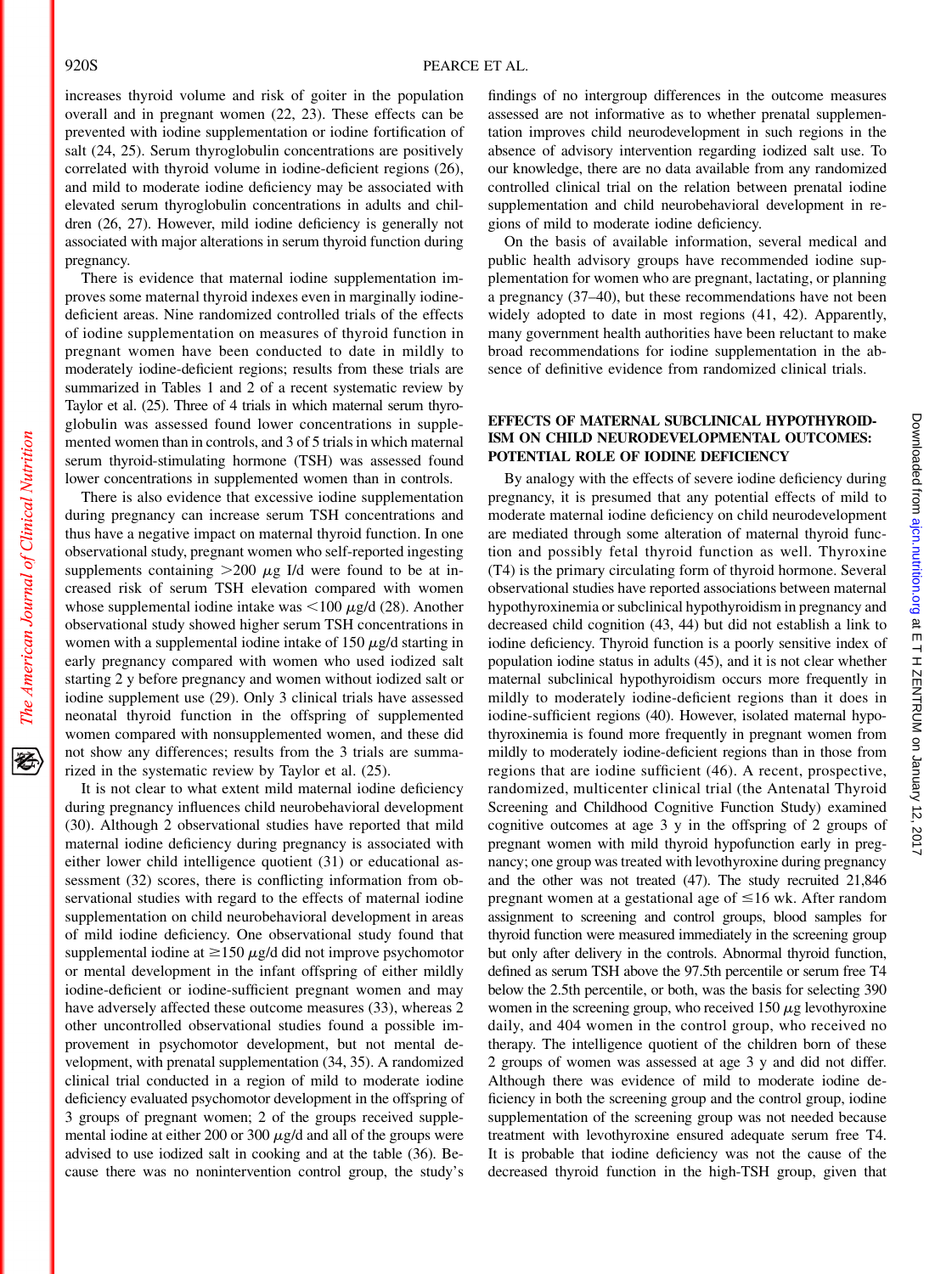TPO antibody positivity (a hallmark of autoimmune thyroid disease) was present in 60% of the women (47). The effect of iodine prophylaxis on child cognition in subclinically hypothyroid women has not been studied.

#### EFFECTS OF IODINE EXCESS IN PREGNANCY

Excessive iodine intake can cause alterations in thyroid function in susceptible individuals (48). In normal individuals, high iodine exposure can cause transient inhibition of thyroid hormone synthesis by a mechanism known as the acute Wolff-Chaikoff effect (49). Typically, the thyroid "escapes" from the acute Wolff-Chaikoff effect within a few days through downregulation of the iodide transporter in thyroid cells, and normal thyroid hormone synthesis resumes (50, 51).

Failure of the "escape" can result in iodine-induced hypothyroidism (51). This is seen most frequently in those with Hashimoto thyroiditis. The ability to fully escape from the acute Wolff-Chaikoff effect does not mature until  $\sim$  36 wk of gestation, and fetal hypothyroidism may develop in the setting of a large iodine load even if maternal thyroid function is maintained (52). By contrast, iodine-induced hyperthyroidism represents a failure of the acute Wolff-Chaikoff effect. It occurs most frequently in those with nodular goiters, which are more common in iodinedeficient regions (40).

The above effects have been described for very high iodine exposures associated with medical or diagnostic doses. Population increases in dietary iodine intake are found to be associated with increased prevalence of thyroid autoimmunity (53–55). A recent cross-sectional study conducted in China showed a U-shaped relation between thyroid function and UIC among 7190 women in the first trimester of pregnancy, with the lowest serum TSH and thyroglobulin values associated with UICs of  $150-249 \mu g/L$  (56). For pregnant women, the Institute of Medicine recommends an iodine upper limit of 1100  $\mu$ g/d (57), whereas the WHO more conservatively recommends an upper limit of 500  $\mu$ g/d (58). The data from the above-described Chinese study suggest that the Institute of Medicine's recommended 1100  $\mu$ g/d upper limit is too high.

#### DATA GAPS AND AREAS FOR FUTURE RESEARCH

Despite the fact that mild to moderate iodine deficiency remains prevalent in many regions (5), defining its potential deleterious effects on fetal neurobehavioral development is challenging. As discussed above, there is some evidence for an association between mild iodine deficiency during pregnancy and reduced cognitive or educational outcomes in children (31, 32). Assuming that such findings hold up and are indicative of causality, a role for maternal hypothyroxinemia might yet emerge. Another possibility is that currently defined "normal" thyroid hormone concentrations in mildly iodine-deficient women during pregnancy do not necessarily imply an optimal fetal brain supply of thyroid hormone. An alternate theory is that mild to moderate iodine deficiency can affect neurobehavioral development through thyroid-independent mechanisms, but this is unlikely.

The possibility of a cumulative effect of mild to moderate iodine deficiency during pregnancy and early infancy has implications for the design of maternal iodine supplementation trials. It might be important to follow the iodine status of the offspring from birth and to provide supplemental iodine to newborns and infants who are not receiving adequate iodine via nursing or otherwise.

Well-designed prospective, randomized controlled trials that examine the neurodevelopmental effects of iodine supplementation in mildly to moderately iodine-deficient pregnant women are urgently needed. One such trial is nearing completion: a randomized controlled trial in mildly iodine-deficient women in India and Thailand is investigating the effects of prenatal iodine supplementation on maternal thyroid function, pregnancy and birth outcomes, and infant cognitive and motor development (59). Healthy pregnant women aged 18–40 y with a gestational age of  $\leq$ 12 wk are randomly assigned to receive either  $200 \mu$ g potassium iodide or a placebo, daily until delivery. Follow-up has been completed on the infants at 2 and 5 y of age; a report from this trial is expected in 2016.

More data from controlled trials are clearly needed, but questions remain about how best to design and carry out future studies. The question arises as to whether it is ethically acceptable to include a placebo control group in mildly iodine-deficient regions. We believe that such studies are warranted and the use of a placebo control group is ethically acceptable, particularly in regions where iodine supplementation is not currently recommended in pregnancy, because to date there is no clear evidence that mild iodine deficiency during pregnancy has long-term adverse effects on maternal or offspring outcomes. The ethical acceptability of iodine supplementation in the treatment group is not in question because the only potential risks are alterations in thyroid function, which should be monitored within the setting of the trial. Such monitoring is important because of the possibility that some women enrolled in the trial will have very high dietary iodine intakes independent of the trial. In that case, the supplemental iodine they receive through the trial could put them at higher risk of thyroid function abnormalities associated with iodine excess.

Without additional data, it is hard to justify the high costs and logistical challenges of iodine supplementation of large numbers of pregnant women in mildly iodine-deficient areas around the world. Moreover, coverage of supplementation would likely be inequitable, reaching mainly higher socioeconomic strata, and may not be without risk of adverse effects on thyroid function. Thus, it should only be recommended globally if there is clear evidence of benefit.

Another area of future research should be the effect of concurrent micronutrient deficiencies, particularly iron and selenium, on iodine and thyroid status during pregnancy. Iron deficiency is common during the latter half of pregnancy (60), and cross-sectional studies have shown that poor maternal iron status predicts both higher serum TSH and lower serum total T4 concentrations during pregnancy in areas of borderline iodine deficiency (60, 61).

As noted by other authors in this supplement issue, a better understanding of the specific domains of cognitive and psychomotor development affected by iodine deficiency would be valuable (62, 63). Physical methods (e.g., MRI, electroencephalography, functional positron emission tomography, and magnetoencephalography) for measuring activity foci and functional networks in specific brain areas during the performance of cognitive tasks may provide data unconfounded by cultural and socioeconomic factors. In addition, better biomarkers of iodine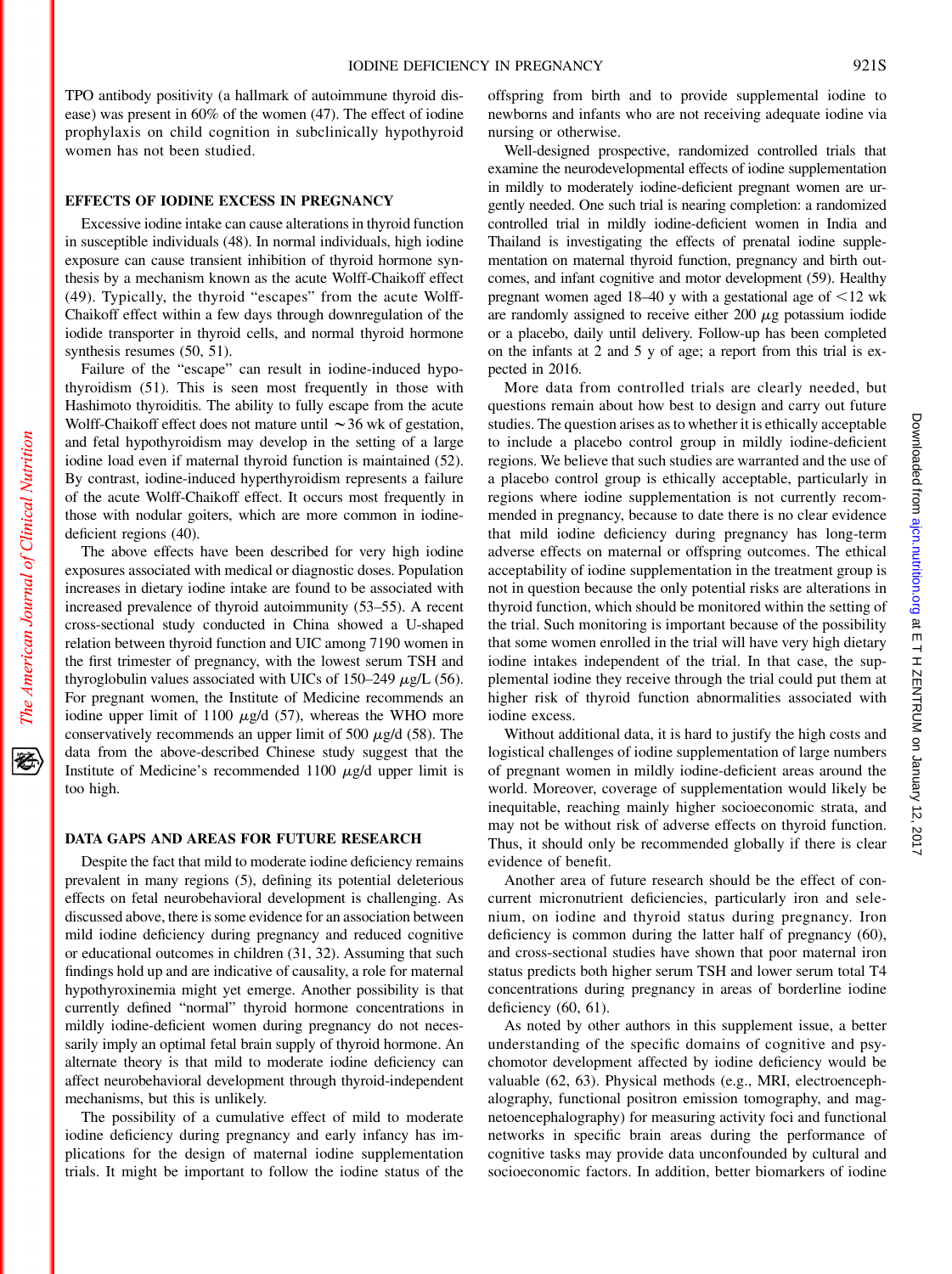status at the individual level are needed to optimize the inclusion of mildly to moderately iodine-deficient subjects in clinical trials, a topic discussed by Pearce and Caldwell (64) elsewhere in this supplement issue. In the meantime, it may be wise to use several surrogate markers of iodine status (e.g., serum thyroglobulin, the serum ratio of triiodothyronine to T4, and thyroid volume) in addition to UIC to select pregnant women most affected by mild to moderate iodine deficiency.

Finally, more data are needed to inform recommendations about safe upper limits for chronic iodine ingestion in pregnant and lactating women. This will help with assessing the risks of iodine supplementation in these groups and with determining optimal dosing strategies.

We thank Gay Goodman, Iodine Initiative Consultant to the NIH Office of Dietary Supplements, for expert technical review and editing.

The authors' responsibilities were as follows—ENP: had primary responsibility for the final content; and all authors: participated in researching and writing the manuscript, and read and approved the final manuscript. The authors reported no conflicts of interest related to the study.

## REFERENCES

The American Journal of Clinical Nutrition

经

- 1. UNICEF. World Summit for Children. World declaration on the survival, protection and development of children. 1990 September 30 [cited 2014 Nov 27]. Available from: [http://www.unicef.org/wsc/declare.](http://www.unicef.org/wsc/declare.htm) [htm](http://www.unicef.org/wsc/declare.htm).
- 2. Zimmermann MB, Andersson M. Update on iodine status worldwide. Curr Opin Endocrinol Diabetes Obes 2012;19:382–7.
- 3. WHO/UNICEF/International Council for the Control of Iodine Deficiency Disorders. Assessment of iodine deficiency disorders and monitoring their elimination: a guide for programme managers. 3rd ed. Geneva (Switzerland): World Health Organization; 2007. [cited 2015 Sep 9]. Available from: [http://apps.who.int/iris/bitstream/10665/43781/1/](http://apps.who.int/iris/bitstream/10665/43781/1/9789241595827_eng.pdf) [9789241595827\\_eng.pdf.](http://apps.who.int/iris/bitstream/10665/43781/1/9789241595827_eng.pdf)
- 4. WHO. Vitamin and Mineral Nutrition Information System. Urinary iodine concentrations for determining iodine status in populations. Geneva (Switzerland): WHO; 2013. [cited 2015 Sep 9]. Available from: [/http://apps.who.](http://apps.who.int/iris/bitstream/10665/85972/1/WHO_NMH_NHD_EPG_13.1_eng.pdf) [int/iris/bitstream/10665/85972/1/WHO\\_NMH\\_NHD\\_EPG\\_13.1\\_eng.pdf](http://apps.who.int/iris/bitstream/10665/85972/1/WHO_NMH_NHD_EPG_13.1_eng.pdf).
- 5. Iodine Global Network. Global iodine nutrition scorecard 2015. Zurich (Switzerland): Iodine Global Network; 2015. [cited 2015 Sep 9]. Available from: [http://ign.org/cm\\_data/Scorecard\\_2015\\_August\\_26\\_new.pdf.](http://ign.org/cm_data/Scorecard_2015_August_26_new.pdf)
- 6. Wong EM, Sullivan KM, Perrine CG, Rogers LM, Peña-Rosas JP. Comparison of median urinary iodine concentration as an indicator of iodine status among pregnant women, school-age children, and nonpregnant women. Food Nutr Bull 2011;32:206–12.
- 7. Perrine CG, Sullivan KM, Flores R, Caldwell KL, Grummer-Strawn LM. Intakes of dairy products and dietary supplements are positively associated with iodine status among U.S. children. J Nutr 2013;143:1155–60.
- Lazarus JH. Iodine status in Europe in 2014. Eur Thyroid J 2014;3:3-6.
- 9. Zimmermann MB, Gizak M, Abbott K, Andersson M, Lazarus JH. Iodine deficiency in pregnant women in Europe. Lancet Diabetes Endocrinol 2015;3:672–4.
- 10. Andersen SL, Sørensen LK, Krejbjerg A, Møller M, Laurberg P. Iodine deficiency in Danish pregnant women. Dan Med J 2013;60:A4657.
- 11. Vandevijvere S, Amsalkhir S, Mourri AB, Van Oyen H, Moreno-Reyes R. Iodine deficiency among Belgian pregnant women not fully corrected by iodine-containing multivitamins: a national cross-sectional survey. Br J Nutr 2013;109:2276–84.
- 12. Moreno-Reyes R, Glinoer D, Van Oyen H, Vandevijvere S. High prevalence of thyroid disorders in pregnant women in a mildly iodinedeficient country: a population-based study. J Clin Endocrinol Metab 2013;98:3694–701.
- 13. Bath SC, Walter A, Taylor A, Wright J, Rayman MP. Iodine deficiency in pregnant women living in the south east of the UK: the influence of diet and nutritional supplements on iodine status. Br J Nutr 2014;111: 1622–31.
- 14. Vanderpump MP, Lazarus JH, Smyth PP, Laurberg P, Holder RL, Boelaert K, Franklyn JA; British Thyroid Association UK Iodine Survey Group. Iodine status of UK schoolgirls: a cross-sectional survey. Lancet 2011;377:2007–12.
- 15. Caldwell KL, Pan Y, Mortensen ME, Makhmudov A, Merrill L, Moye J. Iodine status in pregnant women in the National Children's Study and in U.S. women (15–44 years), National Health and Nutrition Examination Survey 2005-2010. Thyroid 2013;23:927–37.
- 16. Perrine CG, Herrick K, Serdula MK, Sullivan KM. Some subgroups of reproductive age women in the United States may be at risk for iodine deficiency. J Nutr 2010;140:1489–94.
- 17. Zimmermann MB. Iodine deficiency. Endocr Rev 2009;30:376–408.
- 18. de Escobar GM, Obregón MJ, Escobar del Rey F. Iodine deficiency and brain development in the first half of pregnancy. Public Health Nutr 2007;10:1554–70.
- 19. Moreno-Reyes R, Boelaert M, el Badawi S, Eltom M, Vanderpas JB. Endemic juvenile hypothyroidism in a severe endemic goitre area of Sudan. Clin Endocrinol (Oxf) 1993;38:19–24.
- 20. Pearce EN. Thyroid disruptors. In: Braverman LE, Cooper DS, editors. Werner & Ingbar's The thyroid: a fundamental and clinical text. 10th ed. Philadelphia: Lippincott Williams & Wilkins; 2013. p. 835–44.
- 21. Bouhouch RR, Bouhouch S, Cherkaoui M, Aboussad A, Stinca S, Haldimann M, Andersson M, Zimmermann MB. Direct iodine supplementation of infants versus supplementation of their breastfeeding mothers: a double-blind, randomised, placebo-controlled trial. Lancet Diabetes Endocrinol 2014;2:197-209.
- 22. Glinoer D. Pregnancy and iodine. Thyroid 2001;11:471–81.
- 23. Krejbjerg A, Bjergved L, Pedersen IB, Carlé A, Jørgensen T, Perrild H, Ovesen L, Rasmussen LB, Knudsen N, Laurberg P. Iodine fortification may influence the age-related change in thyroid volume: a longitudinal population-based study (DanThyr). Eur J Endocrinol 2014; 170:507–17.
- 24. Romano R, Jannini EA, Pepe M, Grimaldi A, Olivieri M, Spennati P, Cappa F, D'Armiento M. The effects of iodoprophylaxis on thyroid size during pregnancy. Am J Obstet Gynecol 1991;164:482–5.
- 25. Taylor PN, Okosieme OE, Dayan CM, Lazarus JH. Therapy of endocrine disease: impact of iodine supplementation in mild-to-moderate iodine deficiency: systematic review and meta-analysis. Eur J Endocrinol 2014;170:R1–15.
- 26. Zimmermann MB, Aeberli I, Andersson M, Assey V, Yorg JA, Jooste P, Jukic T, Kartono D, Kusic Z, Pretell E, et al. Thyroglobulin is a sensitive measure of both deficient and excess iodine intakes in children and indicates no adverse effects on thyroid function in the UIC range of 100-299 µg/L: a UNICEF/ICCIDD study group report. J Clin Endocrinol Metab 2013;98:1271–80.
- 27. Vejbjerg P, Knudsen N, Perrild H, Laurberg P, Carlé A, Pedersen IB, Rasmussen LB, Ovesen L, Jørgensen T. Thyroglobulin as a marker of iodine nutrition status in the general population. Eur J Endocrinol 2009;161:475–81.
- 28. Rebagliato M, Murcia M, Espada M, Alvarez-Pedrerol M, Bolúmar F, Vioque J, Basterrechea M, Blarduni E, Ramón R, Guxens M, et al. Iodine intake and maternal thyroid function during pregnancy. Epidemiology 2010;21:62–9.
- 29. Moleti M, Di Bella B, Giorgianni G, Mancuso A, De Vivo A, Alibrandi A, Trimarchi F, Vermiglio F. Maternal thyroid function in different conditions of iodine nutrition in pregnant women exposed to mildmoderate iodine deficiency: an observational study. Clin Endocrinol (Oxf) 2011;74:762–8.
- 30. Zimmermann MB. Nutrition: are mild maternal iodine deficiency and child IQ linked? Nat Rev Endocrinol 2013;9:505–6.
- 31. Bath SC, Steer CD, Golding J, Emmett P, Rayman MP. Effect of inadequate iodine status in UK pregnant women on cognitive outcomes in their children: results from the Avon Longitudinal Study of Parents and Children (ALSPAC). Lancet 2013;382:331–7.
- 32. Hynes KL, Otahal P, Hay I, Burgess JR. Mild iodine deficiency during pregnancy is associated with reduced educational outcomes in the offspring: 9-year follow-up of the gestational iodine cohort. J Clin Endocrinol Metab 2013;98:1954–62.
- 33. Rebagliato M, Murcia M, Alvarez-Pedrerol M, Espada M, Fernández-Somoano A, Lertxundi N, Navarrete-Muñoz EM, Forns J, Aranbarri A, Llop S, et al. Iodine supplementation during pregnancy and infant neuropsychological development. INMA Mother and Child Cohort Study. Am J Epidemiol 2013;177:944–53.
- 34. Berbel P, Mestre JL, Santamaría A, Palazón I, Franco A, Graells M, González-Torga A, de Escobar GM. Delayed neurobehavioral development in children born to pregnant women with mild hypothyroxinemia during the first month of gestation: the importance of early iodine supplementation. Thyroid 2009;19:511–9.